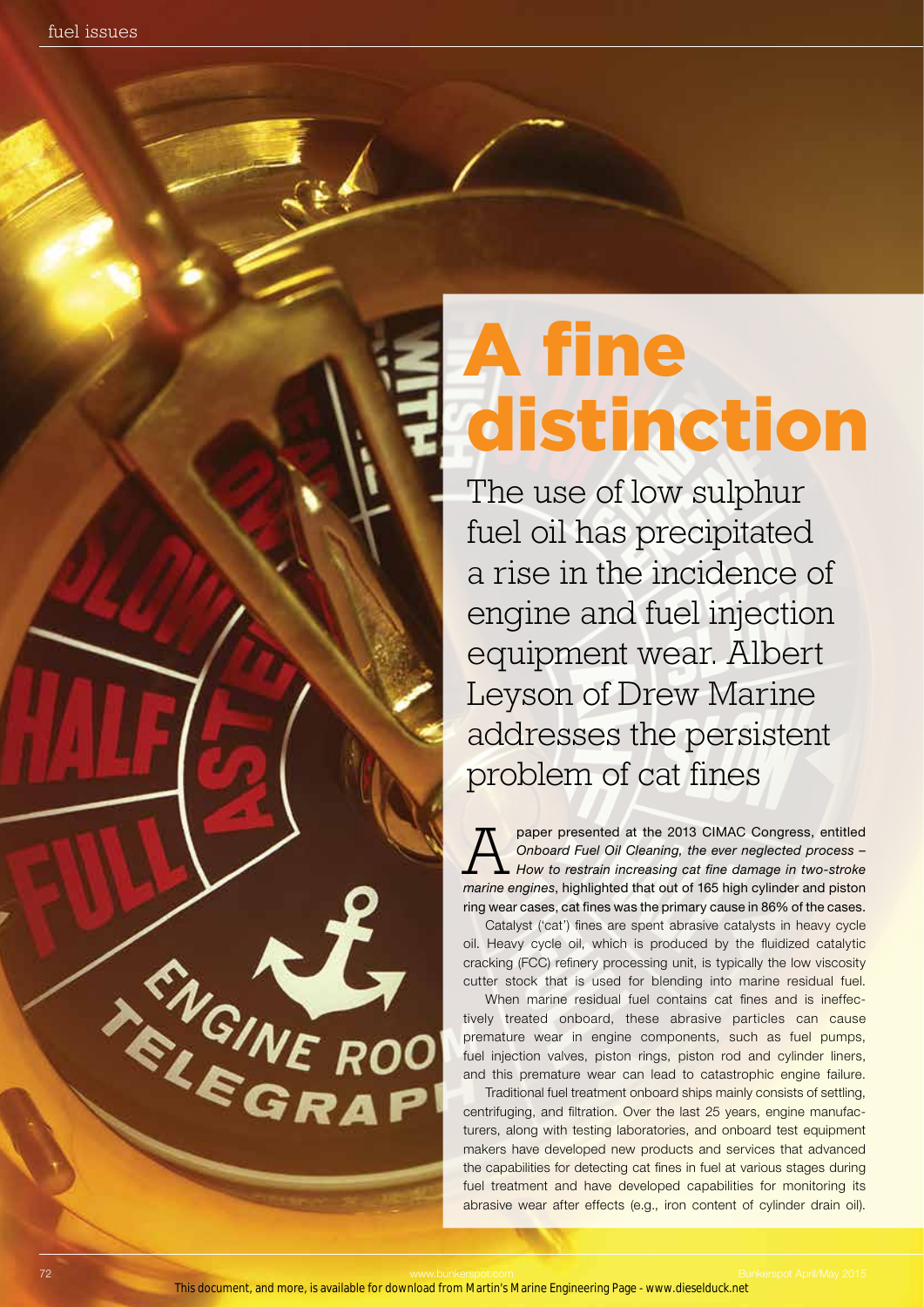Optimal combined traditional fuel treatment onboard claims efficiencies of at least 80%-85% for cat fines reduction. However, total fuel treatment efficiencies per fuel system check samples that were analysed by a major testing laboratory reported only an average 72% reduction of cat fines.

The FCC process produces several petrochemical products from the cracking of heavy gas oils in a fluid bed reactor that utilises metal catalysts. The cracking of heavy gas oils relies on a primary conversion process that increases the hydrogento-carbon ratio by carbon rejection.

To achieve this conversion, the FCC reactor uses very small metal catalysts which are comprised of specialised aluminium and silicon particles. The conversion process results in gas as the overhead product, gasoline, light cycle oil and intermediate cycle oil as the side draw-off product, and heavy cycle oil as the bottom product.

Heavy cycle oil is also known as slurry oil. Slurry oil is a liquid mixture that contains a high amount of suspended solids. The total amount of suspended catalyst in heavy cycle oil normally exceeds 1,500 mg/kg (parts per million (ppm)).

Specialised metal catalysts, such as those used in FCC units, are expensive. FCC units are typically equipped with cyclones within the reactor that collect larger diameter sizes of catalyst for reuse. Smaller particles are recovered downstream in the slurry oil via large filtration or solid-liquid separation mechanisms. Recovered catalysts are subsequently regenerated for reuse in the FCC unit. Spent catalysts that are unrecoverable get carried over with 'clean' heavy cycle oil. The solids concentration of heavy cycle oil at this stage typically does not exceed 50-100 mg/kg.

As spent catalysts decrease in diameter, they become less effective in the FCC unit and harder to recover. Because of this, there is little incentive from an operational and financial perspective for refineries to pursue additional recovery methods. In other words, it would be highly unlikely for refineries to invest in further infrastructure in order to reduce the cat fines content of heavy cycle oil that would subsequently be blended into relatively low value marine residual fuel.

The particle size distribution of catalysts will be highly variable depending on the design of the FCC unit, the throughput, and the operating conditions. For comparison purposes, while fresh catalyst particle sizes can vary anywhere from 1 to 150 microns, the particle size of cat fines in heavy cycle oil after the recovery stage will lean toward the lower

| <b>Cat fine</b><br>diameter [µm] | Count<br>[%] |  |
|----------------------------------|--------------|--|
| $1 - 5$                          | 30           |  |
| $5 - 15$                         | 55           |  |
| $15 - 25$                        | 10           |  |
| $25 - 50$                        | 5            |  |
| >50                              | < 0.3        |  |

end of the range. A typical particle diameter size distribution of cat fines by percent count suggests that the majority of cat fines fall between 5 to 15 microns in diameter.

In the end, refineries that effectively manage their catalyst will have increased high-value product yield and decreased slurry oil production and will be able to optimise catalyst spend. With these incentives in mind, the quality of slurry oil will conceivably contain higher concentrations of cat fines that will be more numerous in number and smaller in diameter.

Historically, FCC units were first commercialised in the United States in the early 1940s as a result of an Executive Order which established the Petroleum Administration for War. US oil companies were challenged to increase butadiene (polymerised as synthetic rubber) output but, more importantly, toluene (the main component of TNT used as explosives) and gasoline (100 octane as aviation gas) output in order to keep up with the Allied demand for air supremacy.

Prior to this period, diesel and steampowered ships running on residual oil alike remained essentially problemfree from the abrasive effect of spent catalysts on injectors and oil burners.

The rise in popularity of FCC units after World War II helped to fuel rebuilding efforts. Since there already existed a widespread availability of gasoline along with butadiene and carbon black, which was slated for tyre manufacturing, the automotive industry experienced a revival. This was followed by increased spending for highway projects that eventually connected and expanded cities and industries, especially across the United States.

As the demand for petrochemicals and other hydrocarbon-based products increased and diversified, further advancements in refinery technologies, including the FCC, began to squeeze more and more value from crude oil refining processes. Meanwhile, advances in diesel engine and fuel injector designs also improved to keep up with

'It would be highly unlikely for refineries to invest in further infrastructure in order to reduce the cat fines content of heavy cycle oil that would subsequently be blended into relatively low value marine residual fuel'

the power demands of the ever increasing gross tonnage of newer and larger ships.

Before diesel engines, marine boilers served as the *de facto* prime mover for ship propulsion. Marine boilers predominantly used boiler fuel oil per British Standards Institution (BSI) known as *BS 2869:1957 Oil fuels*, which was arguably the first fuel specification standard. The marine industry benefitted from a subsequent revision in 1974 that first delineated fuels intended for use in oil burners from that of fuel used in diesel engines.

The American Society for Testing Materials (ASTM) followed suit with two fuel standards in 1978 which also differentiated between boilers and diesel engines.

The first, *ASTM D396 Standard Specification for Fuel Oils*, included the ubiquitous No. 6 oil grade that was commonly used in marine boilers. The second, ASTM D975 Standard Specification for Diesel Fuel Oils, classified the different grades of diesel fuel which were suitable for various types of diesel engines.

A few years later, the BSI published the first marine-centric *BSMA 100* standard that encompassed the most typical marine fuel grades. The fuel specification *BSMA 100:1982* included three distillate fuel oil grades, Class M1 to Class M3, and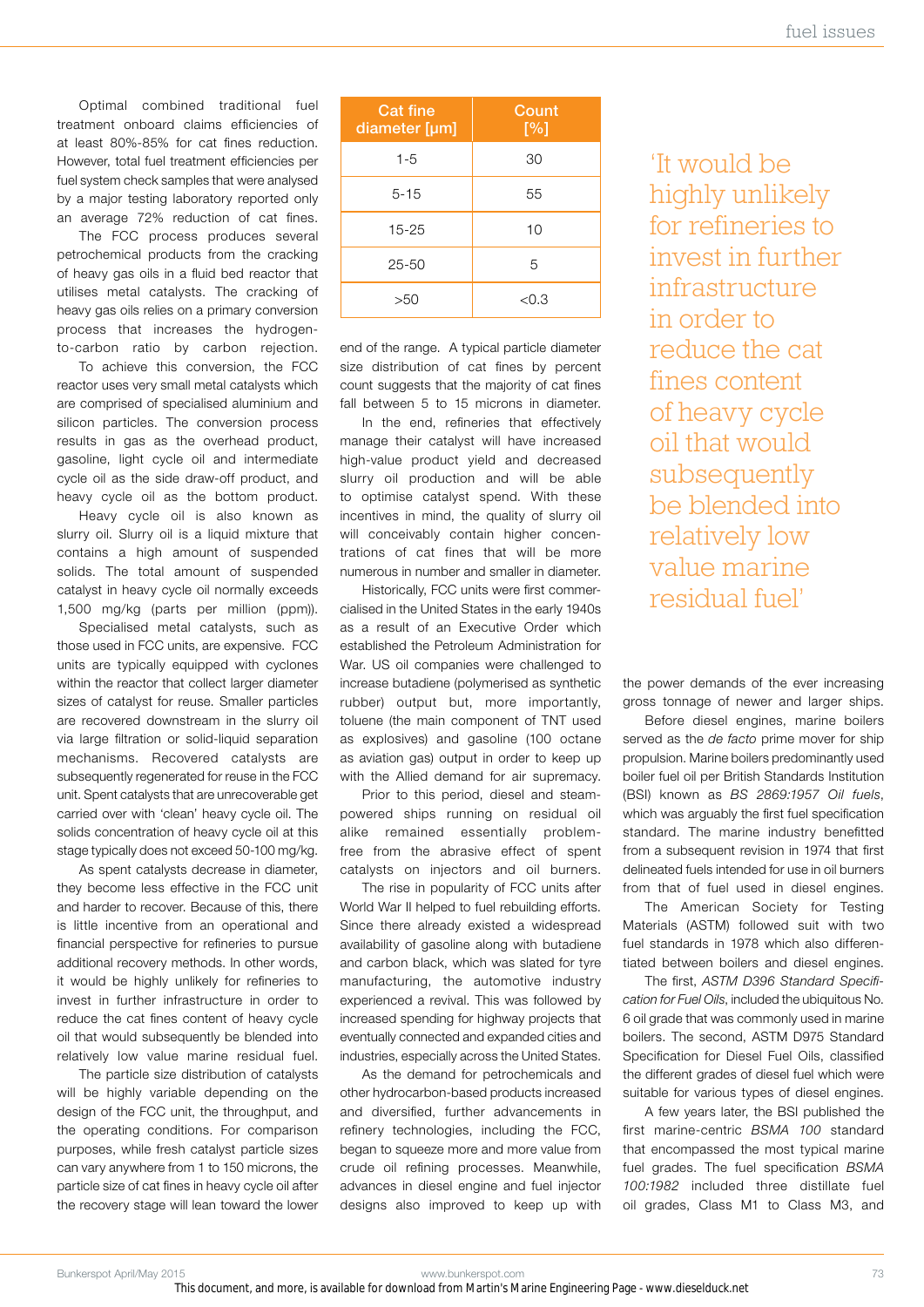'Since the majority of cat fines fall between 5 to 15 microns in diameter, and the most common clearances between engine moving parts, as indicated by engine manufacturers, is 10 to 25 microns, herein lies the crux for machinery wear that could be largely attributable to cat fines'

nine residual fuel oil grades, Class M4 to Class M12. None of these standards contained a specified limit for cat fines.

While the initial revision of the *ISO 8217:1987* specification for marine fuels separated the fuels into two distinct tables, one for distillate and another for residual fuel grades, *ISO 8217* did not contain a maximum allowance for cat fines for the residual grades. This was due to the fact that there was not yet an agreed test method for the determination of cat fines, which were normally present as aluminum silicates formed from aluminum and silicon oxides, in marine fuel. However, the 1987 revision did indicate in its appendix that aluminium particles over 30 mg/kg may expose marine diesel engines to accelerated wear. Subsequent research of various FCC production streams of heavy cycle oil suggested that cat fines content could vary greatly based on FCC unit design and on catalyst recovery efficiency.

It was not until 1990 that the International Council on Combustion Engines (CIMAC) published its third revision of *Fuel requirements for diesel engines*, which finally established a combined maximum aluminium and silicon level of 80 mg/ kg applicable for all residual fuel grades.

This was later superseded in March 1996, where *ISO 8217:1996* also stipulated a maximum aluminium and silicon content of 80 mg/kg for residual fuel grades and of 25 mg/ kg in total for one distillate grade (e.g., DMC).

The test method for aluminium and silicon is based on the determination of the inorganic components of fuel ash. Ash content typically includes most, if not all, of the known inorganic undesirable impurities or contaminants. While there are several approved test methods for determining the individual atomic components of fuel ash, the reference test method per *ISO 8217* is *IP 501: Determination of aluminium, silicon, vanadium, nickel, iron, sodium, calcium, zinc and phosphorous in residual fuel oil by ashing, fusion and inductively coupled plasma emission spectrometry*, which comes from the Institute of Petroleum.

From June 2010, *ISO 8217:2010* decreased the maximum aluminium and silicon content further to 60 mg/kg for high viscosity residual fuel grades. Lower viscosity residual fuel grades had proportionately lower limits. Furthermore, the sulphur limits were removed for residual fuel grades as these were controlled by statutory requirements, such as emission control areas (ECAs).

In July 2010, ECA sulphur caps were reduced from 1.5% to 1.0%. Not surprisingly, since slurry oils were commonly used for blending down sulphur content, marine fuel testing laboratories noted a significant increase in the cat fines content of low sulphur fuel oil samples.

As a result, ship operators began reporting increased engine and fuel injection equipment wear despite using fuels that had met specification and had acceptable cat

| Specification                  | Al+Si limit<br>mg/kg | centrifuge<br>efficiency | Al+Si after<br>centrifuge<br>mg/kg |
|--------------------------------|----------------------|--------------------------|------------------------------------|
| ISO 8217:1996<br>ISO 8217:2005 | 80                   | 80%                      | 16                                 |
| ISO 8217:2010<br>ISO 8217:2012 | 60                   | 80%                      | 12                                 |

fine levels post-centrifugation. The addition of the North America ECA in August 2012, which added a 200 nautical mile (nm) region outside US and Canadian borders where low sulphur fuel oil (LSFO) 1.0% must be used, magnified the number of occurrences where on spec cat fine levels in fuels detected during bunkering and after centrifuging still caused premature machinery wear.

Aware of the limitations of onboard fuel treatment systems, most engine manufacturers recommend or [sic] tolerate cat fines of no more than 15 mg/kg at the main engine inlet. Centrifuge manufacturers normally indicate the separation efficiency for removal of cat fines during optimal centrifuge operation is about 80% for a typical particle size distribution. Considering the maximum allowable cat fines content in bunker fuel, this leaves 16 mg/kg after centrifuging when *ISO 8217:1996/2005* are specified or 12 mg/kg when comparing against *ISO 8217:2010/2012*.

The current fuel specification addresses only the concentration of cat fines in fuel. Conversely, machinery wear is defined by the concentration of particular sizes of cat fines and the clearances between moving parts. Since the majority of cat fines fall between 5 to 15 microns in diameter, and the most common clearances between engine moving parts, as indicated by engine manufacturers, is 10 to 25 microns, herein lies the crux for machinery wear that could be largely attributable to cat fines.

Controversially, one major lubricant additive supplier stated that its target oil film thickness for two-stroke engines will typically be between 2 microns to 10 microns, dependent on piston and piston ring position with an average thickness of 5 microns.

Incidentally, the following was stated in the appendix to *CIMAC 1990*: 'The deficiency of this approach is that the engine wear rate